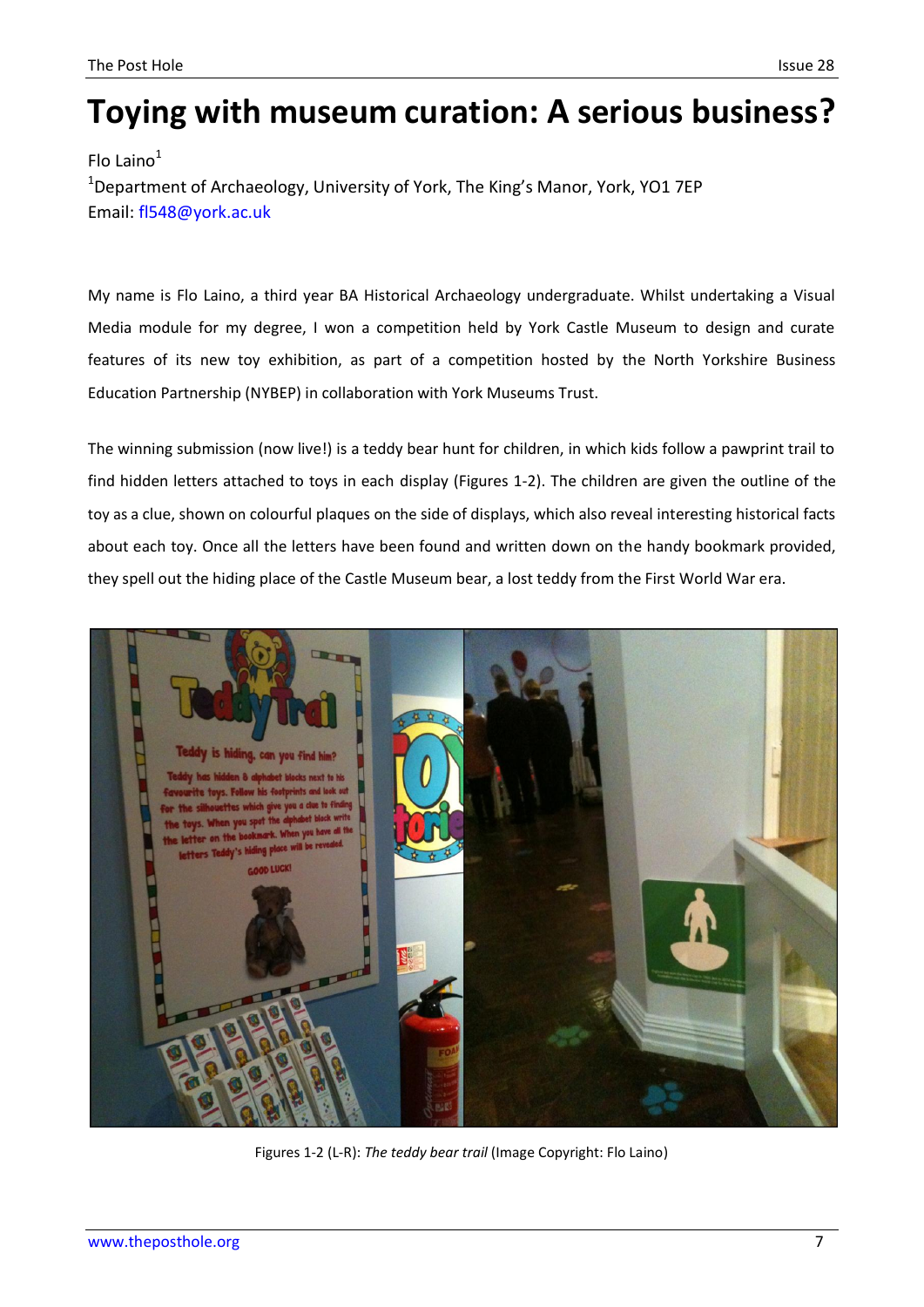Indeed, the whole toy exhibition is now a joy to walk through, and if I may say so myself, a gem in the social history collection of the Castle Museum. Previously, it was essentially a long and dreary narrow corridor of small cabinets (often too high for some children) filled with a mishmash of toy-curiosities (Figure 3). Since it's reopening in January, the gallery truly does now live up to its namesake as a playful and lively toy exhibition. Located in the spacious west-wing of the Museum, the exhibition is bright and colourful, with many interactive opportunities, including quizzes, a studio area to handle artefacts and hold activities for children, a working version of pong, and of course the bear trail (Figure 4).

Of archaeological note are toys such as a 1950s children's Cadillac car, and a delicate life-size working Victorian carousel (Figure 5), as well as more provocative features such as the 'That's His/That's Hers' display which seeks to engage visitors thoughtfully about gender stereotyping.



Figures 3-4 (L-R): *Toy exhibition – before and after* (Image Copyright: Flo Laino)

I came to enter the competition in quite a roundabout way. However, the primary reason was as a direct result of my module on Visual Media in Archaeology, taught by Dr. Sara Perry. The module explored the ways in which visual media are inextricably implicated in the construction and reproduction of academic and popular knowledge of the past, and the subjectivity of that knowledge. This issue is of acute concern to the archaeological discipline, as one which fundamentally relies on visual methods; practically, in the processing and rationalising of historical material, but also as a discursive 'visualising' method, to enable our theoretical interpretations.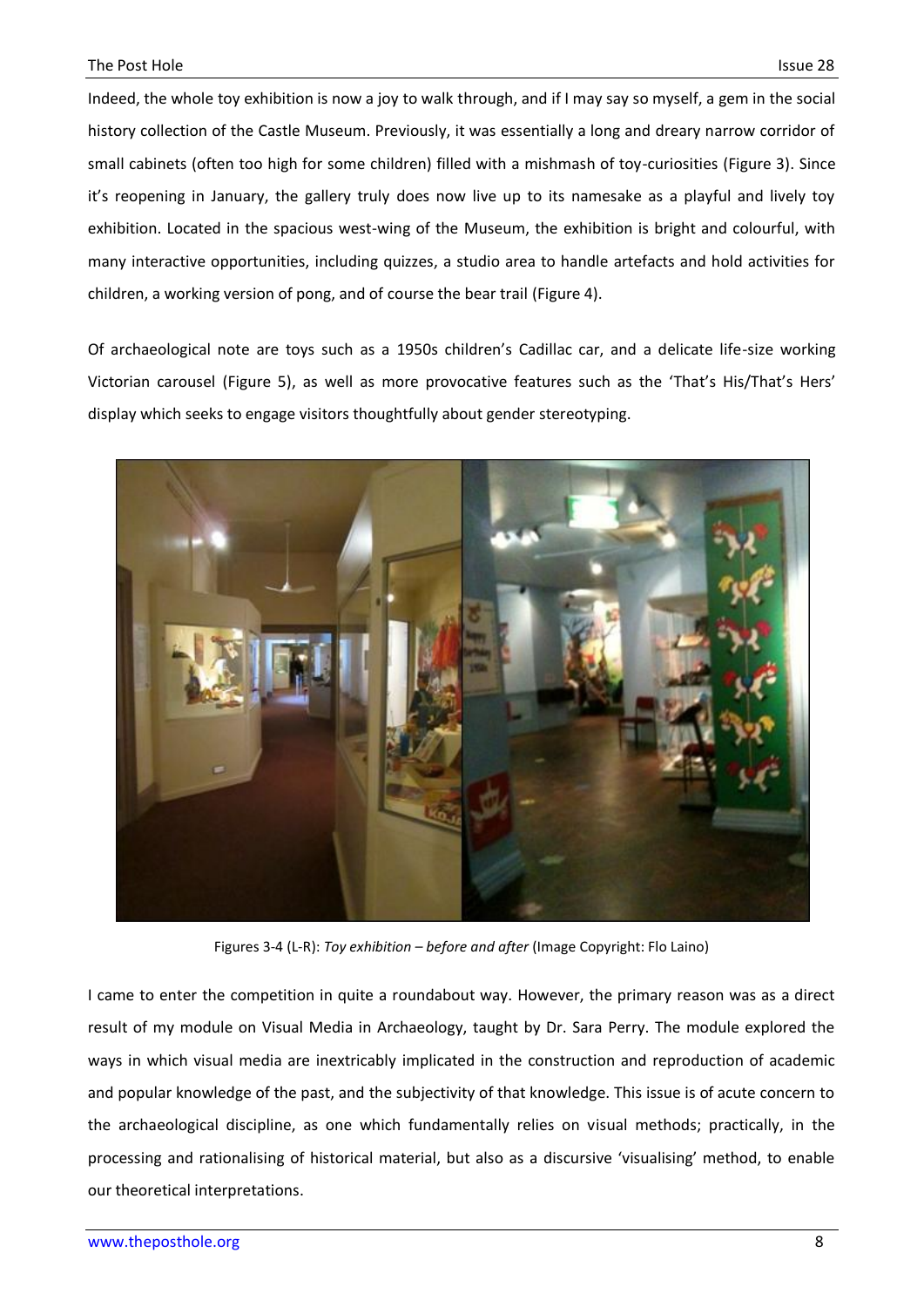

Figure 5: *Victorian carousel* (Image Copyright: Flo Laino)

The main project of the module was to design a blog through which to curate an object or collection of objects of our choosing. This was done to evaluate the blog format as a potential alternative to the traditional museum environment, which is well acknowledged in scholarly discourse as a highly problematic arena for the presentation of historical ideas.

I chose the subject of toys as the focus of my blog curation [\(http://acuriositycomplex.blogspot.co.uk/\)](http://acuriositycomplex.blogspot.co.uk/), firstly, because as a volunteer at the Castle Museum I thought it would be brilliant to capitalise on the access I had in order to provide the blog with examples from a real life case study; secondly, as I thought the nature of toys, having both play and pedagogic functions, was an interesting subject in the study of visual media.

To expand on this last point, I was keen to explore how historical representations are simplified for children, through stereotypes and cartoon toy-representations, to aid understanding, and then retained in adulthood perception.

The fact that the competition came about seemed like a neat way of tying all my ideas together in one endeavour that would provide the perfect opportunity to explore the difficulties in curation as a whole, and moreover give me a readable platform for the blog that I could use to prop up my lagging page views.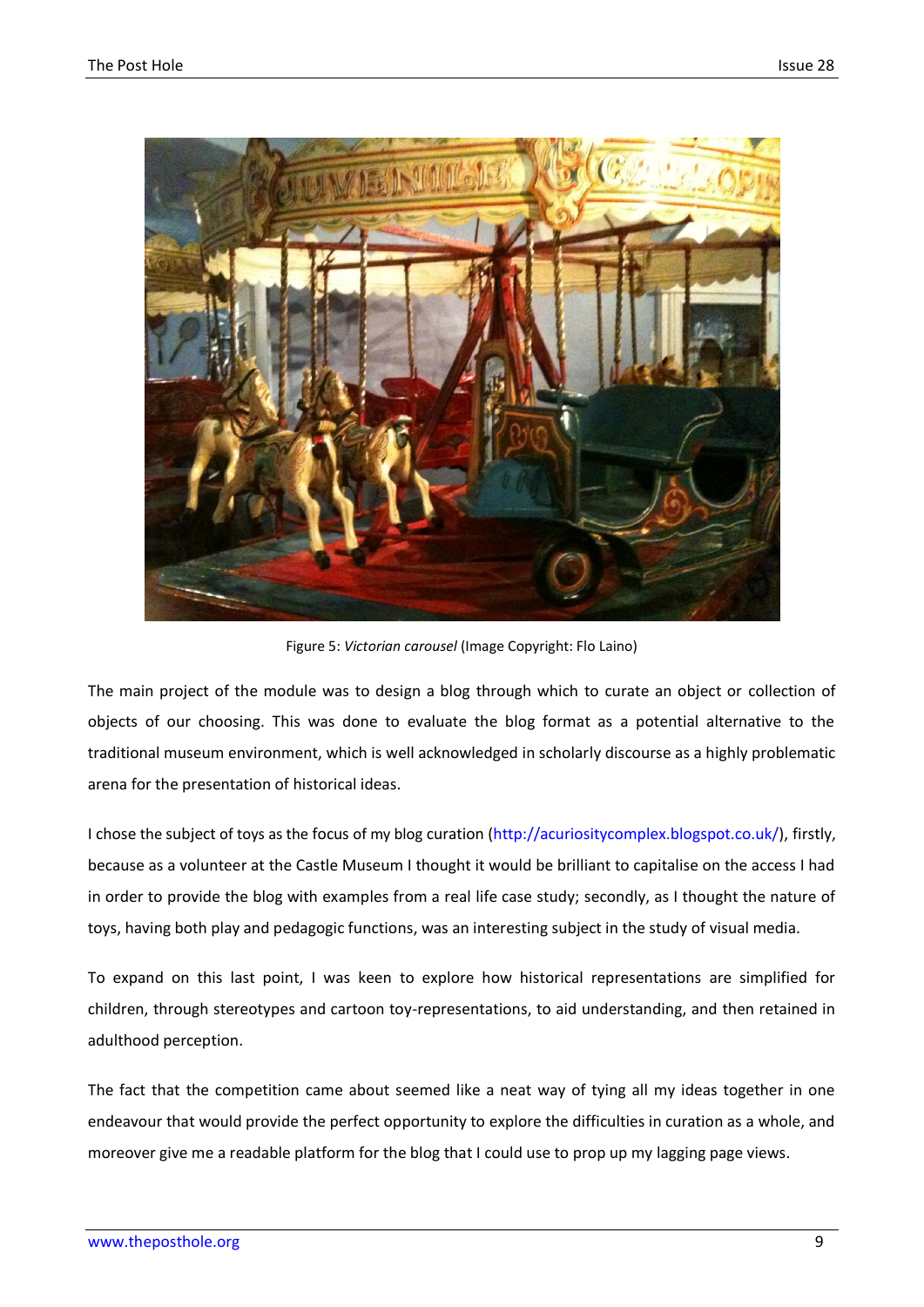

Figure : *Author's blog -<http://acuriositycomplex.blogspot.co.uk/>* (Image Copyright: Flo Laino)

The brief for the competition was to design a feature for the new Toy Gallery, to enhance the exhibition. A budget of £2,000 was given, within which all costs had to be detailed and submitted. Finally, the idea had to be pitched in a 15-minute presentation, followed by a question and answer session chaired by the Museum's curators and judges, Head Curator, Alison Barnes and the Director of Knowledge and Learning, Martin Watts.

I decided to frame the blog around the themes in the Visual Media module and with a view to engaging the reader in a conversation of how to develop an idea that balanced both the practical museum issues and academic representational concerns.

Those well-versed in museum critique will be familiar with the arguments about how well placed the museum is as a method of archaeological dissemination, given its multiple interests as both a caretaker and business. More and more, museums have to rely on the pulling power of the family audience, which has moved many scholars to allegations of 'dumbing-down' and over-emphasis on experience-driven displays that solely treat historical artefacts as mere attractions.

Indeed such arguments could be seen as endemic in the Castle Museum's display. The Castle Museum is a very family-oriented museum. Frequently employed is a contemporary set-up of a particular context as the backdrop for a display, in which artefacts are often left to testify for their own historical value, supported by little detailed information. The ultimate example to be found at the museum is the large-scale Victorian Street, 'Kirkgate'; it works best in this instance, using a task force of knowledgeable employees and volunteers dressed in costume to enliven and animate the past-scape in a way that confronts the visitor in a memorable way and tailors the learning experience.

With a recent £1.5 million grant awarded to York Museums Trust by the Historic Lottery Fund, the Castle Museum is planning a series of renovations which lean towards this immersive, experiential style of presentation. Details of the plans can be found at:

[http://www.yorkcastlemuseum.org.uk/assets/aboutus/ymt%20forward%20plan%202012-18.pdf.](http://www.yorkcastlemuseum.org.uk/assets/aboutus/ymt%20forward%20plan%202012-18.pdf)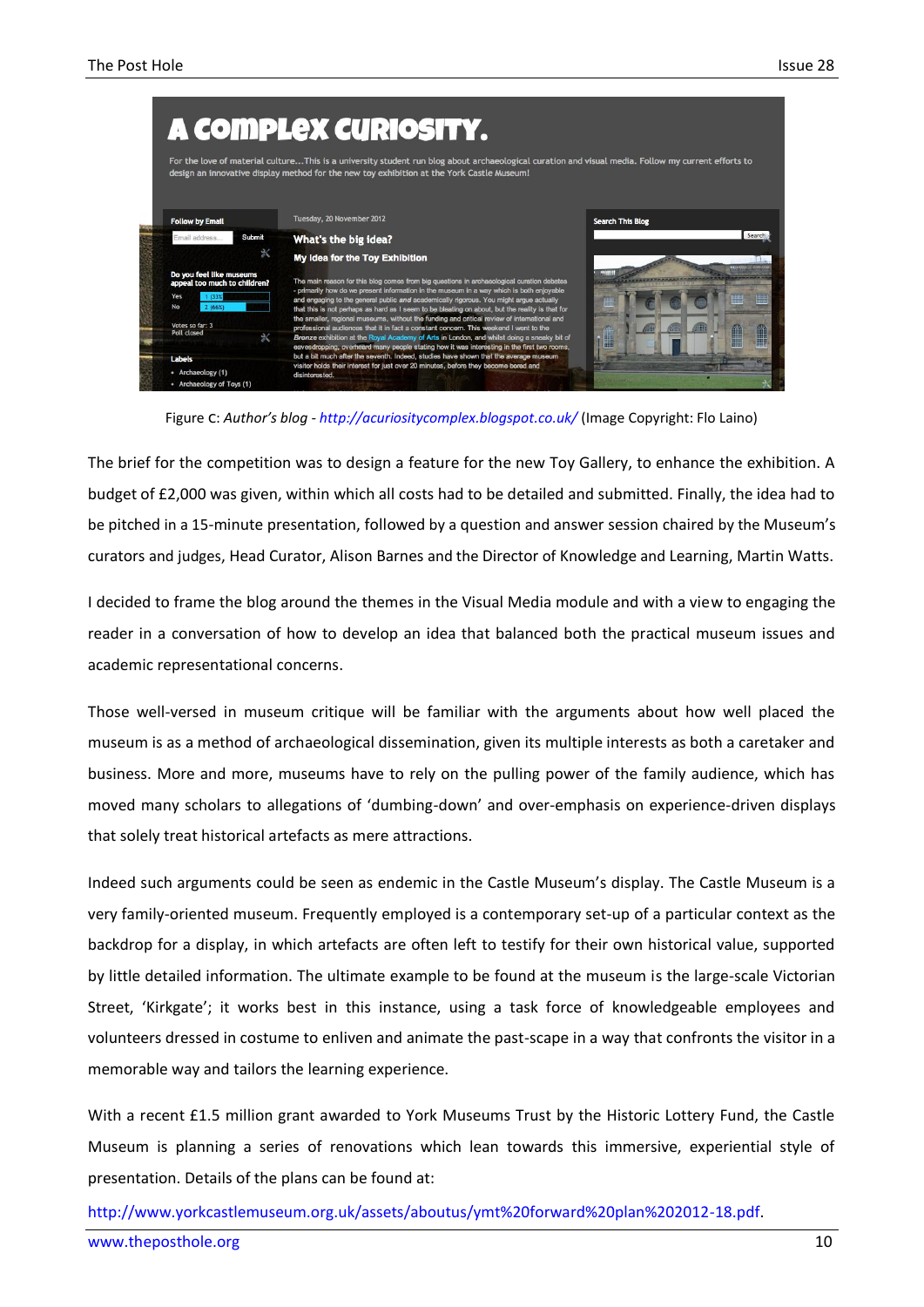In considering its other, unanimated exhibitions, where artefacts are presented in a more simple nostalgic style, it might be fair to level the more severe criticisms that are often given by museum scholars, as a 'cop out' in attempting any ambitious academic ideas. It became apparent that the question I had to answer through the blog project would have to handle this issue directly: how to balance the museum's business interests of appealing to families, in a way that does not diminish the historical integrity of the artefacts.

Unfortunately, as the actual designing process took-over, my blog did become somewhat sidelined. Certainly it was not particularly successful in prompting a reaction from desired commenters, as I had intended. Regardless, the project that became the Castle Museum exhibit was still an interesting practice of the interplay between academic idealism and practical situations.

Ultimately, in developing a 'winning' submission, I had to be concerned with what ideas would be most desirable to the Castle Museum as an employer – which was in the end, very distinctly, that the exhibition had to be fun and enjoyable for children. My research took me through a variety of ideas, looking at cool hitech features, like interactive 'smart' materials and lighting, mobile media and short films that could be selected by the user from a remote tablet, and then projected onto a large screen.

However, after many calls to graphic design and installation companies, I quickly realised that anything that could be achieved within the given £2,000 limit would be fairly basic. My studies also led me to question the technology factor as a useful way of making curation subjects interesting. In fact, such uses of technology is often criticised in journals as having too short-term a life span, or being too gimmicky and distracting from the overall point of the exhibition.

In the end, I felt a trail that used the historical artefacts was the best option. Whilst not being the most novel or innovative idea, I felt that if done correctly it would serve as a perfect marriage of the academic and practical factors I sought to negotiate. It didn't compromise the integrity of the display; it prompted children to look beyond a basic, passive viewing of the materials in a fun way, and through its completion could impart historical knowledge that would constitute a valuable learning experience.

At the time, I was worried that the judges would find this idea boring, or too simplistic, but needless to say I should not have! Since winning the competition, the whole experience has been wonderful, with the judges whole-heartedly endorsing my ideas; my involvement was sought throughout the process to its end.

Of course, with any project there were things that had to be reworked. A strict limit of 20 words per plaque was detailed, which quashed my hopes of using the plaques of the word hunt to tell the unique histories of the specific chosen toys. Another idea was the trail should follow some kind of chronological theme, highlighting key events in British History that the toys could demonstrate, which emphasised them as historically significant to children. Initial ideas included a limited edition Golden Coach from the time of the Queen's coronation in 1953, using Subbuteo players to highlight England's Football World Cup victory in 1966 and cash registers to illustrate decimalisation in 1971.